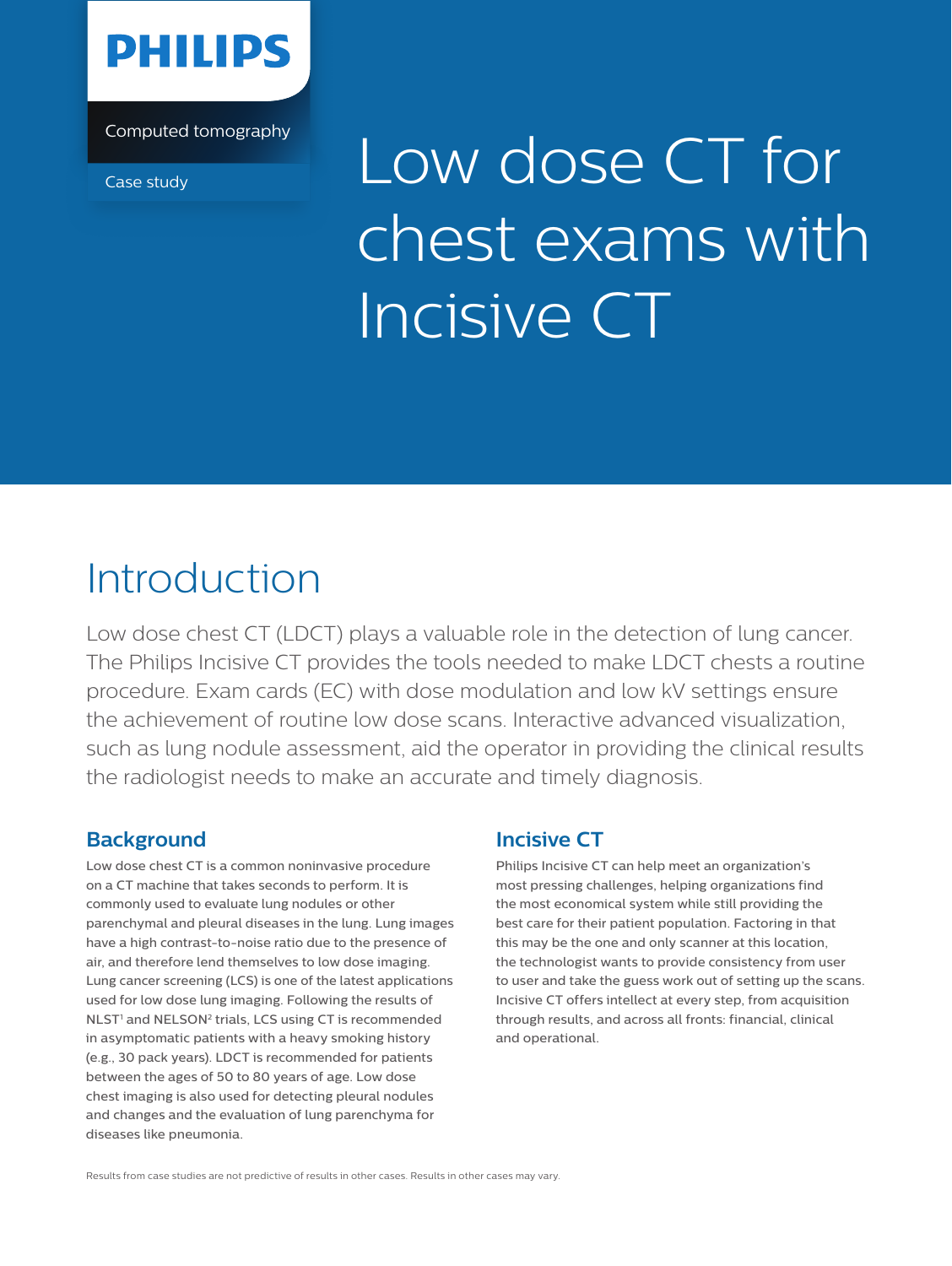#### **Case 1 – Clinical history**

Middle-aged male patient with a past history of smoking was referred for a screening CT chest. The patient was not exhibiting any chest pain, shortness of breath or cough. A nodule was seen in the left lower lung on the CT scan and was evaluated using lung nodule assessment. A 12-month follow up scan was recommended.

| kVp           | 100 kVp            | <b>CTDI</b> vol       | $3.0m$ Gy                            |
|---------------|--------------------|-----------------------|--------------------------------------|
| mAs           | 37 mAs             | <b>DLP</b>            | 89.1 mGy <sup>*</sup> cm             |
| Scan time     | 3.8 <sub>sec</sub> | Effective dose        | $1.2$ mSv                            |
| Scan length   | 29.7 cm            | Reconstruction filter | B                                    |
| Rotation time | $0.5$ sec          | Slice collimation     | $1 \text{ mm} \times 0.5 \text{ mm}$ |
| Pitch         | 1.2                | iDose <sup>4</sup>    | Level 5                              |



**Figure 1-** Axial view demonstrating small nodule.



**Figure 2-** Lung nodule assessment showing measurements and location of small nodule in the left lower lobe.

#### **Case 2 – Clinical history**

Middle-aged male patient with a long history of tobacco use was referred for lung screening exam. The low dose chest CT exam demonstrated a solid pulmonary nodule measuring > 4 cm in the right lower lung. The patient was recommended for a biopsy.

**Figure 3A Figure 3B**

Lung screening CT of the chest shows a solid pulmonary nodule in right lower lobe. Axial and coronal views also demonstrate diffused densities in the right lower lung.

| kVp           | 120 kVp   | CTDI <sub>vol</sub>   | $3.0m$ Gy                 |
|---------------|-----------|-----------------------|---------------------------|
| mAs           | 37 mAs    | DI P                  | 102.0 mGy*cm              |
| Scan time     | $3.6$ sec | Effective dose        | $1.4$ mSv                 |
| Scan length   | 29.7 cm   | Reconstruction filter | R                         |
| Rotation time | $0.5$ sec | Slice collimation     | $0.9$ mm $\times$ 0.45 mm |
| Pitch         | 1.2       | iDose <sup>4</sup>    | Level 5                   |